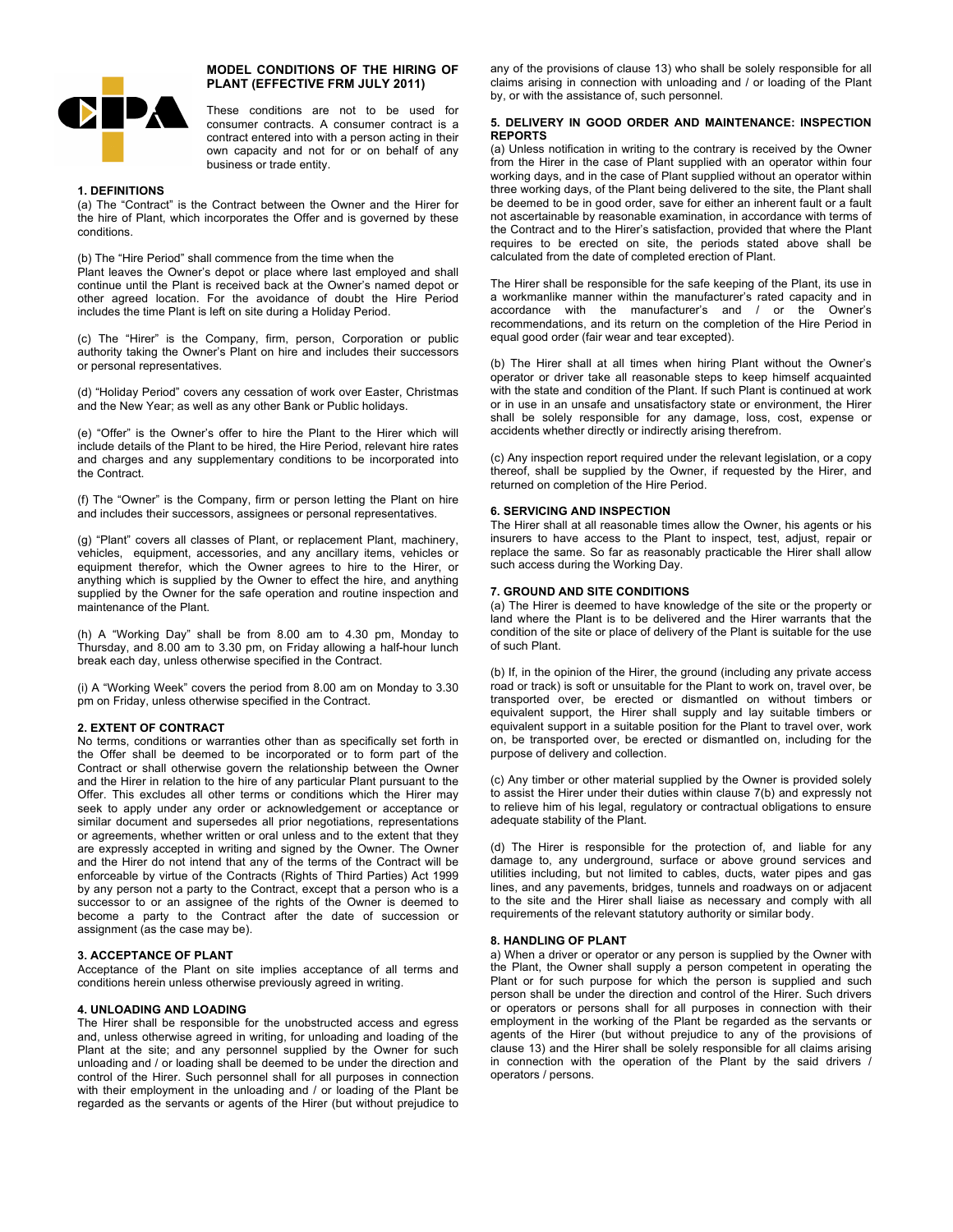(b) The Hirer shall not allow any other person to operate such Plant without the Owner's prior written consent.

(c) Such drivers or operators or persons shall not operate any other plant or machinery or undertake work other than that for which they are supplied by the Owner unless previously agreed in writing between the Owner and the Hirer.

# **9. BREAKDOWN, REPAIRS AND ADJUSTMENT**

(a) Any breakdown or the unsatisfactory working of or damage to any part of the Plant must be notified immediately to the Owner, and confirmed in writing. Any claim for breakdown time will only be considered from the time and date at which written notification is received and acknowledged by the Owner.

(b) Full allowance for the hire charges set out in the Offer will be made to the Hirer for any stoppage due to breakdown of the Plant caused by the development of either an inherent fault or a fault not ascertainable by reasonable examination or fair wear and tear and for all stoppages for normal running repairs in accordance with the terms of the Contract.

(c) The Hirer shall not (except for the changing of any tyre and repair of punctures), repair, modify or alter the Plant without the prior written permission of the Owner. The changing of any tyre and repair of punctures are however the responsibility of the Hirer who should arrange for them to be changed / repaired. The Hirer is responsible for all costs incurred in the changing or replacement of any tyre (which must be of an equivalent specification) as approved by the Owner and for the repair of any puncture.

(d) The Hirer shall be responsible for all expense involved arising from any breakdown, unsatisfactory working of or damage to any part of the Plant due to the Hirer's negligence, misdirection or misuse of the Plant, whether by the Hirer or his servants, and for the payment of hire at the idle time rate as defined in clause 25, during the period the Plant is necessarily idle due to such breakdown, unsatisfactory working or damage. The Hirer is responsible for the cost of spares and / or repairs due to theft, loss or vandalism of the Plant. The Owner will be responsible for the cost of repairs, inclusive of the cost of spares, to the Plant involved in breakdown from all other causes.

# **10. OTHER STOPPAGES**

No claims will be admitted (other than those allowed for under "Breakdown" (clause 9) or for "Idle Time" (clause 25), as herein provided), for stoppages through causes outside the Owner's control, including but not limited to bad weather and / or ground conditions nor shall the Owner be responsible for the cost or expense of recovering any Plant from soft or unsuitable ground, or a hazardous environment. For the avoidance of doubt, the Hirer shall be responsible for the cost and expense of recovering any Plant from soft or unsuitable ground or a hazardous environment.

#### **11. LOSS OF OTHER PLANT DUE TO BREAKDOWN**

Each item of Plant specified in the Contract is hired as a separate unit and the breakdown or stoppage of one or more units or vehicles (whether the property of the Owner or otherwise) through any cause whatsoever, shall not entitle the Hirer to compensation or allowance for the loss of working time by any other unit or units of Plant working in conjunction therewith, provided that where two or more items of Plant are expressly hired together as a unit, such items shall be deemed to be one unit for the purpose of breakdown.

# **12. LIMITATION OF LIABILITY**

Except for liability on the part of the Owner which is expressly provided for in the Contract (including these clauses):

(a) the Owner shall have no liability or responsibility for any loss, or damage of whatever nature due to or arising through any cause beyond his reasonable control;

(b) the Owner shall have no liability or responsibility, whether by way of indemnity or by reason of any breach of the Contract, breach of statutory duty or misrepresentation or by reason of the commission of any tort (including but not limited to negligence) in connection with the hire, for any of the Hirer's loss of profit, loss of use of the Plant or any other asset or facility, loss of production or productivity, loss of contracts with any third party, liabilities of whatever nature to any third party, and / or any other financial or economic loss or indirect or consequential loss or damage of whatever nature; and

(c) whenever the Contract (including these clauses) provides that any allowance is to be made against hire charges, such allowance shall be the Hirer's sole and exclusive remedy in respect of the circumstances giving rise to the allowance, and such remedy shall be limited to the amount of hire charges which would otherwise be or become due if the allowance in question had not been made.

(d) For the avoidance of doubt, nothing in these conditions limits or seeks to exclude the Owner's liability for claims of death or personal injury caused by the Owner's negligence, fraud or for any other liability for which it is not permitted to seek to limit or exclude by operation of law.

## **13. HIRER'S RESPONSIBILITY FOR LOSS AND DAMAGE**

(a) For the avoidance of doubt it is hereby declared and agreed that nothing in this clause affects the operation of clauses 4, 5, 8 and 9 of these conditions.

(b) For the duration of the Hire Period (which for the avoidance of doubt includes the time Plant is left on site during a Holiday Period) the Hirer shall, subject to the provisions referred to in sub paragraph (a) make good to the Owner all loss of or damage to the Plant from whatever cause the same may arise, fair wear and tear excepted, and except as provided in clause 9 herein, and shall also fully and completely indemnify the Owner and any personnel supplied by the Owner in respect of all claims by any person whatsoever for injury to person or property caused by or in connection with or arising out of the storage, transit, transport, unloading, loading or use of the Plant during the continuance of the Hire Period, and in connection therewith, whether arising under statute or common law. In the event of loss of or damage to the Plant, hire charges shall be continued at idle time rates as defined in clause 25 until the settlement has been agreed. Payment of the settlement must be made within 21 calendar days of the date of the agreement or idle time charges can be reinstated from the date of that agreement. Should idle time charges be re-instated, the agreed settlement figure remains payable in full.

(c) Notwithstanding the above the Hirer shall not be responsible for damage, loss or injury:

- prior to delivery of any Plant to the site (or, where the site is not immediately adjacent to a highway maintainable at the public expense, prior to its leaving such highway) where the Plant is in transit by transport of the Owner or as otherwise arranged by the Owner,
- (ii) during the erection and / or dismantling of any Plant where such Plant requires to be completely erected / dismantled on site, provided always that such erection / dismantling is under the exclusive control of the Owner or his agent,
- (iii) after the Plant has been removed from the site and is in transit on a highway maintainable at the public expense (or where the site is not immediately adjacent to a highway maintainable at the public expense after it has joined such highway) to the Owner by transport of the Owner or as otherwise arranged by the Owner,
- (iv) where the Plant is travelling to or from a site on a highway maintainable at the public expense (or, where the site is not immediately adjacent to a highway maintainable at the public expense, prior to its leaving or after its joining such highway) under its own power with a driver supplied by the Owner.

#### **14. NOTICE OF ACCIDENTS**

If the Plant is involved in any accident resulting in injury to persons or damage to property, immediate notification must be given by the Hirer to the Owner by telephone and confirmed in writing to the Owner no later than 24 hours after such telephone notification. In relation to any claim in respect of which the Hirer is not bound to fully indemnify the Owner, no admission of liability, offer, promise of payment or indemnity shall be made by the Hirer without the Owner's prior written permission.

# **15. RE-HIRING ETC.**

Neither the Plant nor any part thereof shall be re-hired, sub-let, or lent to any third party without the prior written permission of the Owner.

## **16. CHANGE OF SITE**

The Plant shall not be moved from the site to which it was delivered or consigned without the prior written permission of the Owner.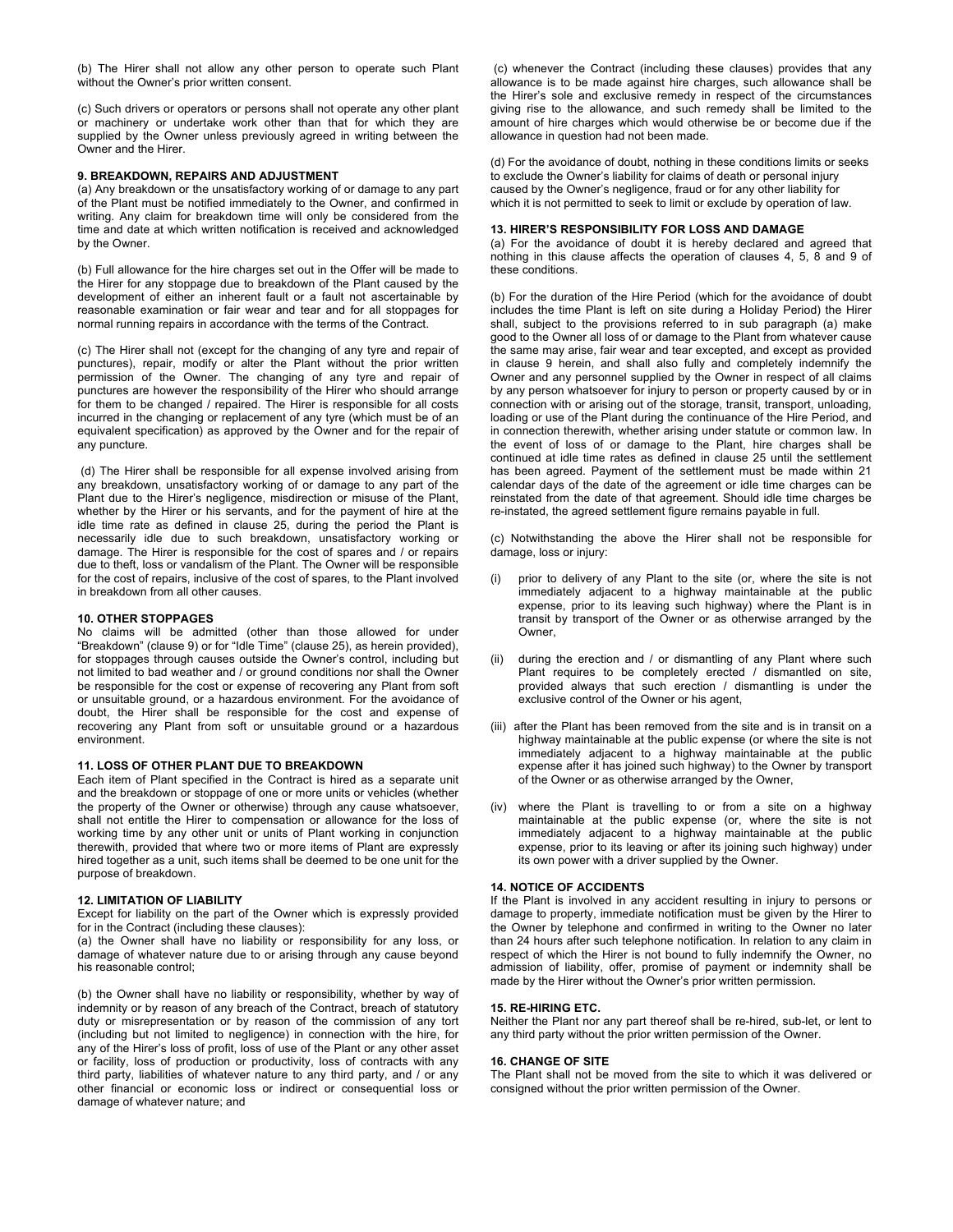# **17. RETURN OF PLANT FOR REPAIRS**

If during the Hire Period the Owner decides that urgent repairs to the Plant are necessary then he may arrange for such repairs to be carried out on site or at any location of his nomination. In the event that urgent repairs to the Plant are necessary the Owner shall be obliged to replace the Plant with similar Plant if available, the Owner (but without prejudice to any of the provisions of clauses 9 and / or 13) paying all transport charges involved. In the event of the Owner being unable to replace the Plant he shall be entitled to terminate the Contract forthwith (but without prejudice to any of the provisions of clauses 9 and / or 13) by giving written notice to the Hirer. If such termination occurs:

(a) within three months from the commencement of the Hire Period, the Owner (but without prejudice to any of the provisions of clauses 9 and / or 13) shall pay all transport charges involved, or,

(b) more than three months from the commencement of the Hire Period, the Owner (but without prejudice to any of the provisions of clauses 9 and / or 13) shall be liable only for the cost of reloading and return transport.

#### **18. BASIS OF CHARGING**

(a) The Hirer shall render to the Owner for each Working Week an accurate statement of the number of hours the Plant has worked each day. When any personnel, operator or driver is supplied by the Owner, the Hirer shall sign their time record sheets. The signature of the Hirer's representative shall bind the Hirer to accept the hours shown on the time records sheets.

(b) Full allowance will be made for breakdown periods resulting from mechanical or electrical faults or absence of driver or operator supplied by the Owner except where breakdown is due to acts or omissions of third parties and / or the Hirer's misuse, misdirection or negligence, subject however to the provisions of clause 8 of these conditions.

(c) Breakdown time in respect of such periods shall be allowed for not more than the Working Day less the actual hours worked.

(d) Plant shall be hired out either:

- (i) for a stated minimum number of hours per Working Day or per Working Week or,
- (ii) without any qualification as to minimum hours. Odd days at the beginning and at the end of the Hire Period shall be charged pro rata.

(e) Stoppages due to changing of tyres and repairs to punctures will be chargeable as working time up to a maximum of 2 hours for any one stoppage and any excess will be charged for at the appropriate idle time rates.

(f) In the case of Plant which is required to be dismantled for the purpose of transportation, if the Owner agrees to a modification of the hire charge for the period required for assembling on site and dismantling upon completion of the Hire Period, such modification of the hire charge and the Hire Period for which it shall apply shall be stated in the Offer / Contract.

#### **19. PLANT HIRED ON A DAILY BASIS WITHOUT QUALIFICATION AS TO HOURS**

The full daily rate will be charged on a daily basis irrespective of the hours worked except in the case of breakdown for which the Owner is responsible, when the actual hours worked will be charged pro rata of the average Working Day. No hire charge shall be made for Saturday and / or Sunday unless the Plant is actually worked.

## **20. PLANT HIRED BY THE WEEK OR MONTH WITHOUT QUALIFICATION AS TO HOURS**

The weekly or monthly rate shall be charged irrespective of the number of hours worked, except in the case of breakdown for which the Owner is responsible when an allowance pro rata of the agreed weekly rate or pro rata of the agreed monthly rate will be made for each full Working Day broken down calculated to the nearest half Working Day.

## **21. PLANT HIRED BY THE WEEK OR THE HOUR FOR A MINIMUM OF 39 HOURS PER WEEK**

The full hire for the minimum period in the Contract will be charged and an additional pro rata charge will be made for hours worked in excess of such minimum period. Allowance will be made for breakdowns up to 8 hours except on Fridays when the allowance will be up to 7 hours providing always that where the actual hours worked are in excess of the minimum period less breakdown time, the actual hours worked shall be chargeable. Idle time for this purpose shall be treated as actual working time. The minimum Working Week of 39 hours shall be reduced by 8 hours Monday to Thursday and 7 hours Friday for each Holiday Period occurring in such Working Week, provided that the Plant is not in use during such Holiday Period.

### **22. "ALL-IN" RATES**

Where "All-In" rates are charged by agreement the minimum period shall be as defined in the Contract and in accordance with the hire rates and terms contained therein, subject to the provisions of clause 26.

# **23. COMMENCEMENT AND TERMINATION OF CONTRACT (TRANSPORT OF PLANT)**

(a) The Hire Period shall commence from the time when the Plant leaves the Owner's depot or place where last employed and shall continue until the Plant is received back at the Owner's named depot or other agreed location but an allowance shall be made of not more than one day's hire charge each way for travelling time. If the Plant is used on the day of travelling, full hire rates shall be paid for the period of use on that day. If more than one day is properly and unavoidably occupied in transporting the Plant, a hire charge at idle time rates shall be payable for such extra time, provided that where Plant is hired for a total period of less than one Working Week, the full hire rate shall be paid from the date of despatch to the date of return to the Owner's named depot or other agreed location.

(b) If the Plant is not made available for collection as agreed between the parties, such Plant shall be deemed with immediate effect to be placed back on hire. The Hirer shall be responsible for the safekeeping of the Plant in accordance with clause 13, and for all the reasonable costs and expenses incurred by the Owner in seeking to collect such Plant.

(c) Upon the completion of the Hire Period, the Hirer shall clean and where necessary, decontaminate the Plant. All fuel and contaminates will be removed from bunds, storage tanks and bowsers. The Hirer shall be liable for any costs, liabilities and expenses incurred by the Owner should the Hirer fail to comply with this clause.

# **24. HIRER'S LIABILITY DURING THE NOTICE OF TERMINATION OF CONTRACT**

a) Where the Hire Period is indeterminate or having been defined becomes indeterminate the Contract shall be terminable by seven days notice in writing given by either party to the other except in cases where the Plant has been lost or damaged. Notwithstanding that the Owner may have agreed to accept less than 7 days notice of termination, the Hirer's obligations under clause 13 shall continue until the Plant is returned to the Owner in accordance with clause 31 or until the Owner has collected the Plant within the 7 days following the acceptance of short notice. Oral notice given by the Hirer to the Owner's driver or operator shall not be deemed to constitute compliance with the provisions of this clause.

b) Without prejudice to clause 24(a), should the Hirer fail to make the Plant available for collection by the Owner before the end of the 7 day notice, the Hirer's obligations under clause 13 shall continue for a further 3 days or until such time as the Plant is made available for collection and the Owner has collected the Plant. For the avoidance of doubt, where the Hirer gives a notice pursuant to clause 24(a) but subsequently and with the consent of the Owner, withdraws such notice, the obligations of clause 13 shall continue to apply and the requirements of clause 24 will apply to any later termination of the Contract.

c) If the Hirer terminates the Contract before the Hire Period commences, then the Hirer is liable for all reasonable costs and charges incurred by the Owner or to which the Owner is committed at the time of termination.

#### **25. IDLE TIME**

When the Plant is prevented from working for a complete Working Week, the hire charges shall be two thirds of the hire rate or such other idle time rate as is agreed in writing by the Owner for the period during which the Plant is not in use. If the Plant works for any time during the Working Day then the whole of that Working Day shall be charged as working time. In any case no period less than one Working Day shall be reckoned as idle time save for as provided for in clause 18(e). Where an "All-In" rate is charged, idle time is calculated on the machine element only. Full rate will be charged for the operator.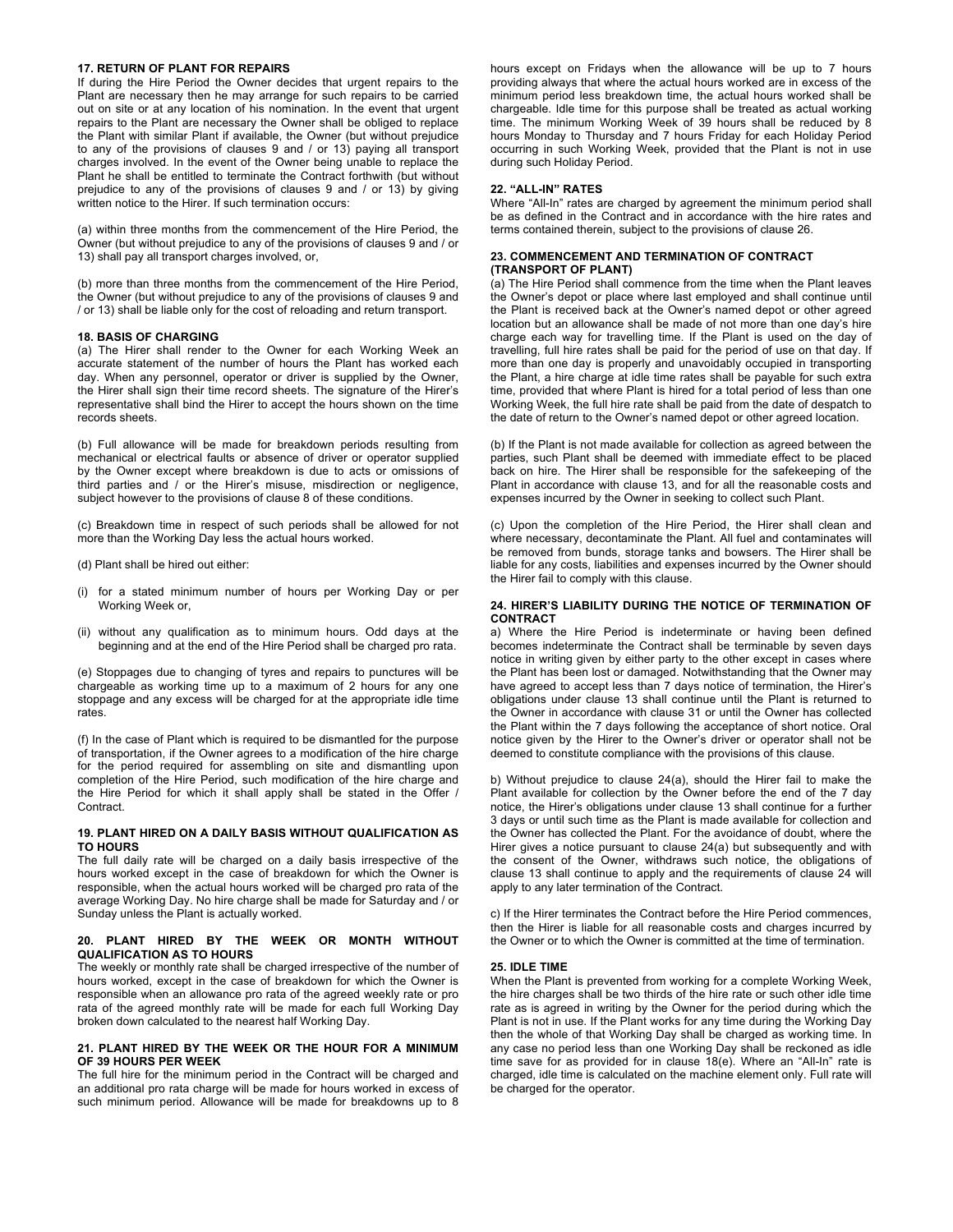# **26. WAGES AND OTHER CHARGEABLE ITEMS RELATING TO DRIVERS AND OPERATORS OF PLANT**

All chargeable items shall be paid by the Hirer at the rates set out in the Contract save that any subsequent increases before and / or during the Hire Period arising from awards under any wage agreements and / or from increases in the Owner's statutory contribution shall be charged as additions at cost by the Owner and shall be admitted and paid by the Hirer.

# **27. TRAVELLING TIME AND FARES**

Travelling time, fares and similar expenses for drivers, operators and any person supplied by the Owner, incurred at the beginning and end of the Hire Period and where appropriate return fare of the driver, operator and any person supplied by the Owner to his home will be chargeable at cost. No charge shall be made by the Owner for any such expenses incurred by other employees of the Owner for the purpose of servicing, repair or maintenance of Plant, unless necessitated by the Hirer's negligence, misdirection or misuse of the Plant.

### **28. FUEL, OIL AND GREASE**

Fuel, oil and grease shall, when supplied by the Owner, be charged at net cost or an agreed estimate of net cost, and when supplied by the Hirer, shall be of a grade or type specified by the Owner. The Hirer shall be solely responsible for all damages, losses, costs and expenses incurred by the Owner if the Hirer uses the wrong fuel, oil or grease.

# **29. SHARPENING OF DRILLS/STEELS ETC.**

The cost of re-sharpening or replacement of drill bits, blades and other ancillary items shall be borne by the Hirer.

#### **30. OWNER'S NAME PLATES**

The Hirer shall not remove, deface or cover up the Owner's name plate or mark on the Plant indicating that it is his property, without the prior written permission of the Owner.

# **31. TRANSPORT**

The Hirer shall pay the cost of and if required by the Owner, arrange transport of, the Plant from the Owner's depot or other agreed location to the site and return to the Owner's named depot or other agreed location on completion of the Hire Period.

#### **32. GOVERNMENT REGULATIONS**

a) The Hirer will be responsible for compliance with relevant regulations issued by the Government or Local Authorities, including regulations under the Environmental Acts, Factories Acts, Health and Safety at Work, etc. Act and observance of the Road Traffic Acts should they apply, including the cost of road fund licences and any insurances made necessary thereby, save that if and during such time as the Plant is travelling, whether for full or part journey from Owner to site and site to Owner under its own power with a driver supplied by the Owner, the Owner and not the Hirer shall be responsible as aforesaid.

b) The Hirer shall indemnify the Owner against any charges or fines that the Owner may become liable for as a result of the operation of the Plant during the Hire Period.

# **33. PROTECTION OF OWNER'S RIGHTS**

(a) The Hirer shall not re-hire, sell, mortgage, charge, pledge, part with possession of or otherwise deal with the Plant except as provided under clause 15 and shall protect the same against distress, execution or seizure and shall indemnify the Owner against all losses, damage, costs, charges and expenses arising as a direct result of any failure to observe and perform this condition except in the event of Government requisition.

(b) The Owner may terminate the Contract forthwith by written notice to the Hirer if one or more of the following events occur:

- The Hirer defaults in punctual payment of any sum due to the Owner for hire of Plant or other charges payable pursuant to these conditions;
- (ii) The Hirer fails to observe and perform the terms and conditions of the Contract;
- (iii) The Hirer suffers, or the Owner reasonably believes that the Hirer shall suffer, any distress or execution to be levied against him;
- (iv) The Hirer makes or proposes to make any arrangement with his creditors or becomes insolvent within the meaning of Section 113 of the Housing Grants, Construction and Regeneration Act 1996 or any amendment or re-enactment thereof for the time being in force; or
- (v) The Hirer does or causes to be done or permit or suffer any act or thing whereby the Owner's rights in the Plant may be prejudiced or put into jeopardy.
- (c) In the event of termination under sub-paragraph (b) above:
- (i) The Hirer must give the Owner or his agents, immediate unobstructed access to recover the Plant.
- (ii) The Owner shall be entitled to claim the hire charges outstanding as at the date of termination of the hire under this clause and return transport charges under clause 31.
- (d) The rights under sub-paragraph (b) and (c) above:
- (i) May be exercised notwithstanding that the Owner may have waived some previous default or matter of the same or a like nature.
- (ii) Shall not affect the Owner's right to claim damages for breach of Contract or recover any sums due under the Contract as a debt.

(e) If the Hirer does not make payment of a sum by the final date on which payment is due to be made, the Owner has the right to suspend performance of its obligations under the Contract. The right to suspend may not be exercised without first giving to the Hirer at least 7 days' notice in writing of the Owner's intention to suspend performance, stating the ground or grounds on which the Owner intends to suspend performance. The right to suspend performance will cease when the Hirer makes payment in full of the amount due.

# **34. CHANGES IN NORMAL WORKING WEEK**

The foregoing provisions have been framed upon the basis of the Hirer working a 5-day week of 39 hours; it is hereby agreed that in the event of:

(a) there being any agreed change in the normal weekly hours in the industry in which the Hirer is engaged or,

(b) the Contract being made with reference to a 5 day week of other than 39 hours.

Clauses 1(h) and (i), 18(c) and (d), 20 and (in regard to breakdown allowance and reduction for statutory holidays) 21 shall be deemed to be modified conformably and in the event of an alteration in the normal weekly working hours in the said industry the "Hire Rates and Terms" of Plant hired for a minimum weekly or daily period shall be varied pro rata.

## **35. DISPUTE RESOLUTION**

(a) If the site is situated within the United Kingdom, then the court whose jurisdiction covers the site will have exclusive jurisdiction and interpretation of the law for this Contract. If the original site is not situated within the United Kingdom, then the relevant jurisdiction and interpretation of the law of the Contract will be governed by the country where the Owner's head office is located.

(b) Both parties to the Contract have a right to refer any difference or dispute arising under or in connection with the Contract to adjudication and the procedure set out in Part 1 of the Scheme for Construction Contracts (England and Wales) Regulations 1998 (or any amendment or re-enactment thereof for the time being in force) will apply. The person (if any) specified in the Contract to act as adjudicator may be named in the Offer. The specified nominating body to select adjudicators shall be the Construction Plant-hire Association acting by its President or Chief Executive for the time being.

(c) The Owner and the Hirer shall comply forthwith with any decision of the adjudicator; and shall submit to summary judgment and enforcement (and / or, under Scots law, shall consent to a motion for summary decree and submit to enforcement) in respect of all such decisions; in each case, without any defence, set-off, counterclaim, abatement or deduction. Where, under Scots law, the Owner, the Hirer, or the adjudicator, wishes to register a decision of the adjudicator for execution in the Books of Council and Session, any other party shall, on being requested to do so,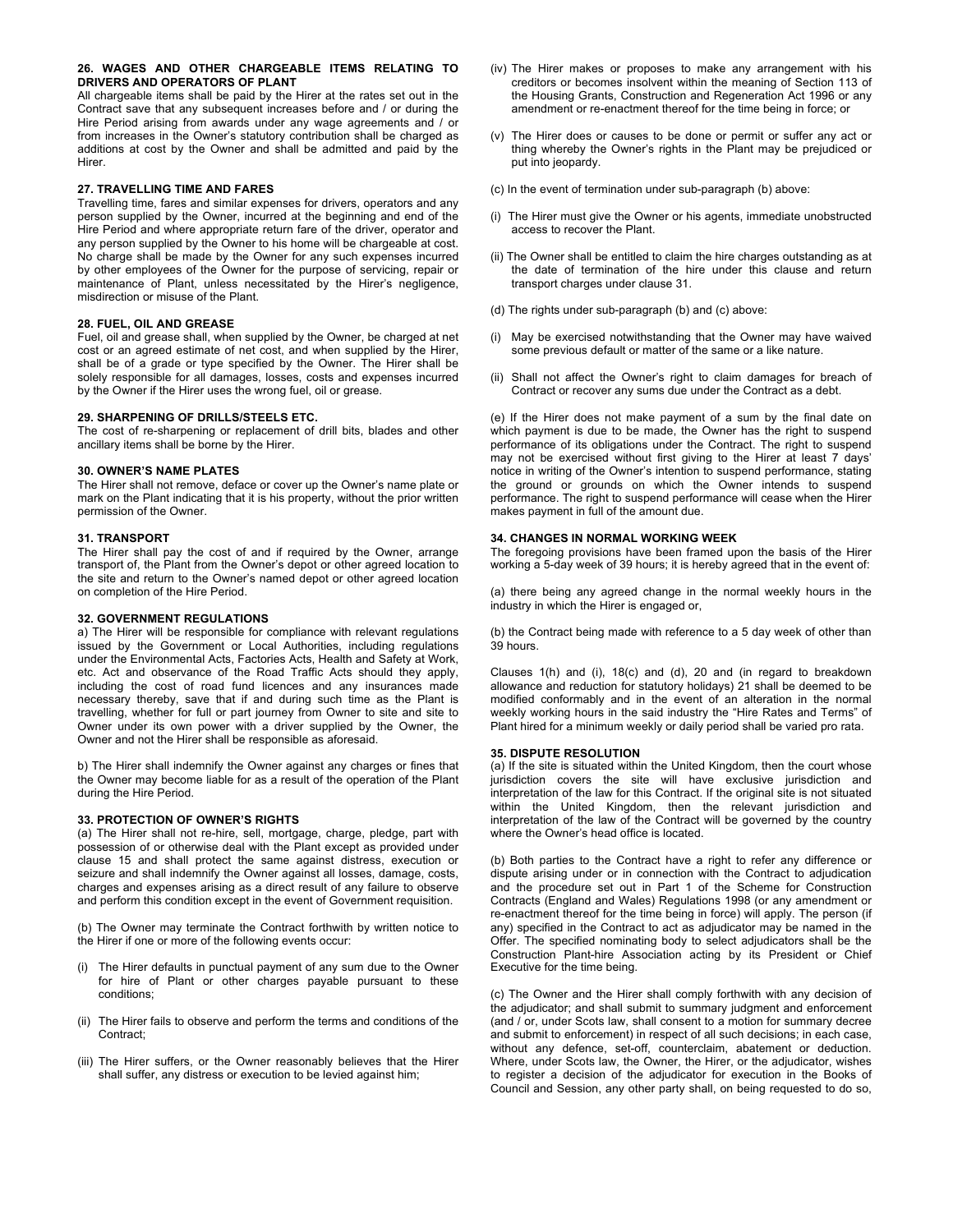forthwith consent to such registration by subscribing the decision before a witness.

# **36. LATE PAYMENTS**

The Owner reserves the right to charge the Hirer for the late payment of any outstanding invoices under the Late Payment of Commercial Debts (Interest) Act 1998, or any subsequent legislation.

# **37. SEVERABILITY**

If any of these clauses are held to be unlawful, void or unenforceable, then that clause will be deemed severable and will not affect the validity and enforceability of the remaining clauses, to the extent permitted by law.

**SUPPLEMENTARY CONDITIONS APPLICABLE TO THE HIRE OF PLANT TO BE READ IN CONJUNCTION WITH THE ABOVE CPA MODEL CONDITIONS FOR THE HIRING OF PLANT ("Supplementary Conditions")**

**EXPLANATORY NOTE: These Supplementary Conditions are in addition to and take precedence over the CPA Model Conditions for the Hiring of Plant set out above (hereinafter known as the Conditions).**

**THE HIRER SHOULD PAY SPECIFIC ATTENTION TO SUPPLEMENTARY CONDITIONS 4, 6, 7, 8 AND 10**

# **1. DEFINITIONS AND INTERPRETATION**

The following definitions, unless the context requires otherwise, and rules of interpretation in Supplementary Condition 1 shall apply to the Conditions and these Supplementary Conditions in addition to the definitions set out in Condition1:

**Account:** an account provided by the Owner to the Hirer subject to such Hirer satisfying the relevant requirements of the Owner to do so;

**Additional Terms**: any terms varying or adding to the Conditions or these Supplementary Conditions that are included within the order acknowledgement or otherwise agreed by the Owner pursuant to Condition 2.2;

**Contract:** a contract between the Owner and the Hirer for purchase of Goods and/or Services in accordance with and subject to the Conditions (including these Supplementary Conditions, a quotation, order, order acknowledgment and any Additional Terms); and

**Owner:** William G Search Limited, a company registered in England and Wales (CRN: 407145), whose registered office is at Market Works, Whitehall Road, Leeds LS12 6EP.

- 1.2 Reference to a statute or statutory instrument is a reference to it as it is in force for the time being and includes reference to any amendment, extension, application or re-enactment and includes any subordinate legislation made under it.
- 1.3 Reference to one gender includes all genders, reference to the singular includes the plural and, in each case, vice versa, and reference to a person includes companies, firms and corporations.
- 1.4 Any words following the terms "including", "include", "in particular", "for example" or any similar expression shall, except in relation to Condition 1.1, be deemed to be followed by the words "without limitation", shall be construed as illustrative, and shall not limit the sense of the words, description, definition, phrase or term preceding such terms.
- 1.5 Headings do not affect the interpretation of the Conditions.

# **2. APPLICATION OF TERMS**

- 2.1 Subject to Supplementary Condition 2.2, the Conditions and Supplementary Conditions apply to all Contracts to the exclusion of all other terms and conditions. No terms or conditions of the Hirer (whether endorsed on, delivered with, or contained in the Hirer's purchase order or other documents) shall form part of any Contract and any attempt by the Hirer to exclude, vary or limit any Supplementary Conditions shall be void.
- 2.2 Any variation to the Conditions or Supplementary Conditions shall have no effect and shall not form part of the Contract unless expressly agreed in writing by the Owner.
- 2.3 The Owner may provide the Hirer with an oral or written quotation. A quotation so provided is an invitation to treat by the Owner to hire the Plant, subject to the Conditions and Supplementary Conditions, to the Hirer. Unless otherwise agreed, a quotation is valid for 30

days from its date, provided that the Owner has not previously withdrawn it

- 2.4 An acceptance of a quotation or the placing of an order by the Hirer shall be deemed to be an offer, subject to the Conditions and Supplementary Conditions, to hire the Plant stated therein from the Owner.
- 2.5 No quotation accepted or order placed by the Hirer shall be deemed to be accepted by the Owner until the Owner confirms acceptance orally or in writing or, if earlier, delivers the Plant.
- 2.6 No binding Contract will come into existence until an order acknowledgement is given by the Owner in accordance with Supplementary Condition 2.5 or, if earlier, by the Owner delivering the Plant.

# **3. DESCRIPTION**

3.1 The quantity and description of the Plant is set out in the Owner's quotation and/or order acknowledgement and the Contract.

- 3.2 All descriptions, drawings, specifications, technical data and illustrations and any advertising or other materials issued by the Owner, or contained in the Owner's brochures or website, are approximations and for information purposes only, should not be relied on by the Hirer as precise or construed literally and shall not form part of the Contract.
- 3.3 The Owner reserves the right to change any descriptions, drawings, specifications, technical data, illustrations, brochures, advertising materials, its website and any other materials provided at any time without notice.

# **4. HIRER'S OBLIGATIONS AND WARRANTIES**

- 4.1 The Hirer warrants that:
- (a) it has the necessary authority to enter into the Contract;<br>(b) all the information provided to the Owner is true and a
- all the information provided to the Owner is true and accurate and acknowledges that the Owner is relying upon such information in relation to its performance of the Contract;
- (c) the Plant will be kept during the hire period and returned to the Owner at the end of the hire period in a clean and good state of repair and condition;
- (d) it will not leave and will not allow anyone else to leave any property in the Plant at the end of the hire period.
- 4.2 The Hirer agrees and warrants that if it breaches Supplementary Condition 4.1(d):
- (a) any property left in the Plant belongs to the Hirer and has been abandoned by the Hirer;
- (b) the Owner is permitted to dispose of any property left in the Plant; and
- (c) the Hirer shall be liable to pay the Owner on demand any and all reasonable costs and expenses incurred by the Owner as a result of the Hirer breaching Supplementary Condition 4.1(d) and the Owner shall be entitled to deduct such costs and expenses from any monies lawfully due to the Hirer from the Owner.
- 4.3 In addition to the Owners rights under Condition 33, the Hirer will provide the Owner and/or his agents with unobstructed access to the Hirer's property and/or site where the Plant is located, or (where applicable) obtain the authority from the site owner and/or manager where the Plant is located to allow the Owner and/or his agents access to the site or premises in order to recover the Owner's Plant without any obstruction.

# **5. PRICE**

5.1 Unless otherwise agreed by the Owner in writing, the price for the hire of the Plant shall be the price stated in the quotation or order acknowledgement provided by the Owner to the Hirer in accordance with Supplementary Conditions 2.3 and 2.4, together with any VAT ("Price").

# **6. PAYMENT**

- 6.1 Unless otherwise agreed in writing, for Hirers with an Account that has not reached its credit limit each invoice submitted by the Owner shall be paid within 30 days of the end of the month following the month of invoice. For Hirers without an Account, or with an Account that has reached its credit limit, the Price shall be paid for at the time of the order or on receipt of the Owner's invoice as directed by the Owner. Time for payment shall be of the essence.
- 6.2 The Hirer may provide the Owner with a continuous payment authority (CPA) to make payments under Supplementary Condition 6.1, a CPA is an authority given by the Hirer to the Owner, to enable the Owner to take money from the Hirer's nominated bank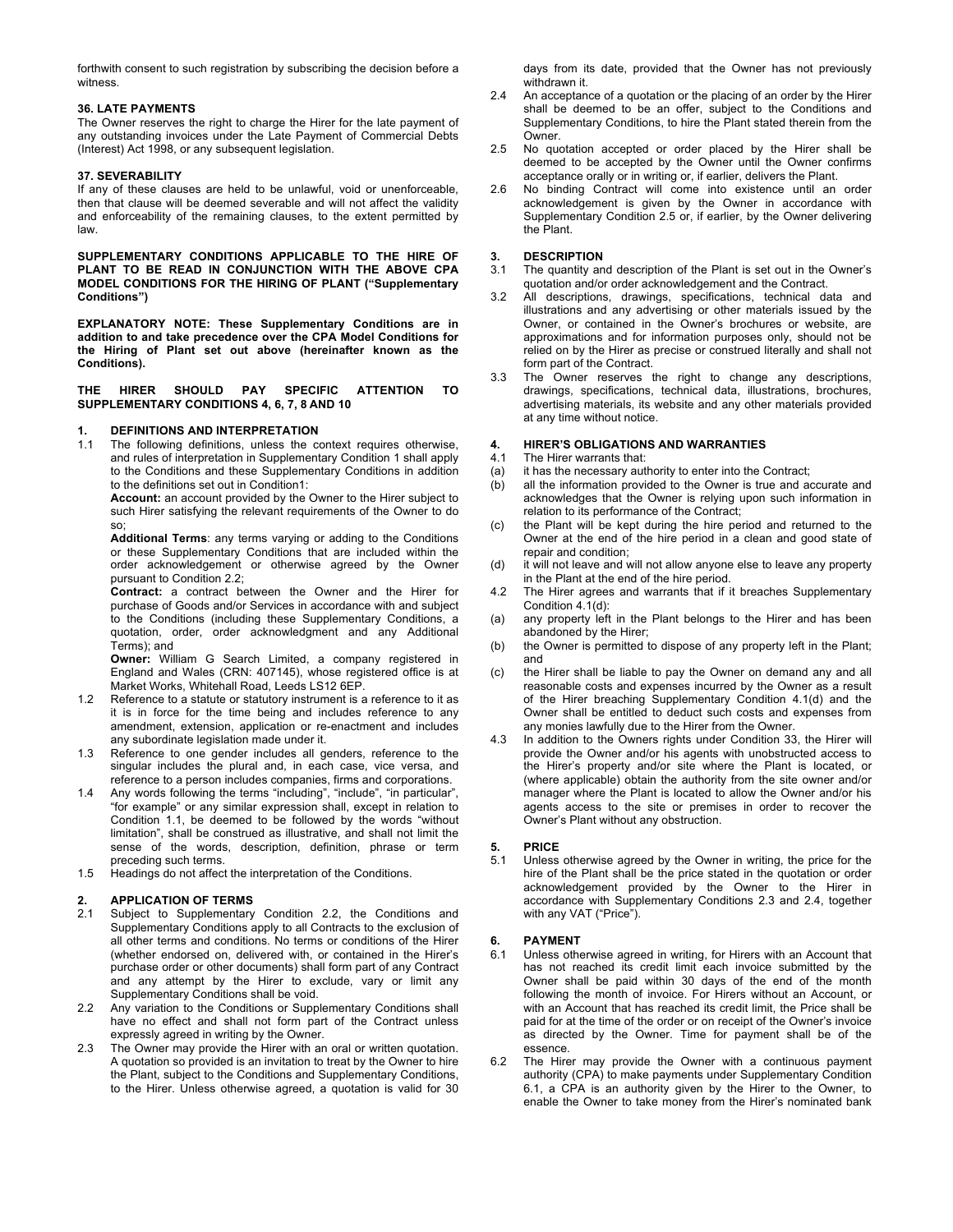using a debit card and/or credit card. The terms of such CPA are as follows:

- (a) the Owner will contact the Hirer via email at least ten (10) days prior to any payment date due to notify the Hirer a payment is due;
- (b) the Owner will never take money by way of CPA before the payment date;
- (c) the Hirer may cancel the CPA at any time by notifying the Owner and/or contacting the Hirer's bank and/or credit card provider, however the Hirer must ensure that he has made alternative payment arrangements prior to the Payment Date to avoid any breach of the payments terms of the Contract; and
- (d) If a payment date falls on a Sunday or Bank Holiday, then payment may be taken on the next working day, or may be taken by a method that can be processed on that day.
- 6.3 The Owner reserves the right to exercise its absolute discretion to cancel or suspend the Account by notice.
- 6.4 If the Owner exercises its right to cancel or suspend the Account, in accordance with Supplementary Conditions 6.3, all sums owed to the Owner by the Hirer at the date of cancellation or suspension shall be payable on demand and the Owner may continue trading with the Hirer on the basis set out in Supplementary Condition 6.1 for Hirers without an Account.
- 6.5 No payment shall be deemed to have been received until the Owner has received cash or cleared funds and all sums payable to the Owner under a Contract shall become due immediately on its termination, howsoever arising.
- 6.6 The Hirer shall make all payments due under the Contract in full without any deduction whether by way of set-off, counterclaim, discount, abatement or otherwise unless the Hirer has a valid court order requiring an amount equal to such deduction to be paid by the Owner to the Hirer.
- 6.7 Without prejudice to any of its other remedies, if any amount due from the Hirer is not paid in accordance with the Supplementary Conditions the Owner may do all or any of the following:
- (a) treat any or all Contracts as repudiated by the Hirer;
- (b) without notice suspend or cancel delivery of Plant under any other Contract until the Hirer pays the outstanding amount(s) in full;
- (c) appropriate any payment made by the Hirer under any other Contract with the Owner to pay for any outstanding amounts as the Owner may, in its sole discretion, think fit;
- (d) charge interest at the annual rate of 6% above the base rate of HSBC Bank Plc;
- (e) claim interest under Late Payment of Commercial Debts (Interest) Act 1998.
- 6.8 On termination of the Contract, howsoever caused, the rights of the Owner in this Supplementary Condition 6 shall remain in effect.

## **7. CANCELLATION RIGHTS**

- 7.1 If the Hirer cancels the Contract before delivery of the Plant the following amounts are payable by the Hirer
- (a) more than 180 days prior to delivery 20% of the Price;
- (b) between 179 and 120 days prior to delivery, 40% of the Price;
- (c) between 119 and 60 days prior to delivery, 60% of the Price;
- (d) between 59 and 30 days prior to delivery, 80% of the Price; (e) less than 29 days prior to delivery, 90% of the Price;
- or such other amount as the Owner considers reasonable in the circumstances.
- 7.2 The Hirer acknowledges and agrees that the amounts payable under Supplementary Condition 7.1 are a genuine pre-estimate of loss by the Owner.
- 7.3 Any amounts payable by the Hirer under Supplementary Conditions 7.1 shall be invoiced by the Owner within 14 days of the cancellation date and shall be payable by the Hirer in accordance with Supplementary Condition 6.

# **8. LIMITATION OF LIABILITY**

- 8.1 Subject to Condition12, 13 and Supplementary Condition 9, Supplementary Condition 8 sets out the entire financial liability of the Owner (including any liability for the acts or omissions of its employees, agents, and sub-contractors) to the Hirer in respect of any breach of the Contract and any representation, statement, tortious act or omission, including negligence, arising under or in connection with the Contract.
- 8.2 Subject to Supplementary Conditions 8.3 to 8.5 the Owner('s):
- (a) shall not be liable to the Hirer for any pure economic loss, loss of profit, loss of business, depletion of goodwill or otherwise (in each case whether direct, indirect or consequential) or any claims for

consequential compensation whatsoever (howsoever caused) which arise out of or in connection with the Contract;

- (b) total liability in contract, tort (including breach of statutory duty or negligence), misrepresentation, restitution or otherwise arising out of or in connection with the performance or contemplated performance of the Contract shall be limited to the greater of £50,000 or 300% of the Contract Price.
- 8.3 All warranties, conditions and other terms implied by statute or common law are, to the fullest extent permitted by law, excluded from the Contract.
- 8.4 Condition 12and Supplementary Conditions 8.2 and 8.3 do not prevent the Hirer from claiming foreseeable loss of or damage to the Hirer's physical property and nothing in the Conditions or Supplementary Conditions limit in any way the Owner's liability for:
- (a) any breach of the obligations implied by section 12 of the Sale of Goods Act 1979; or
- (b) losses for which it is prohibited by section 7 of the Consumer Protection Act 1987 to limit liability; or
- (c) any other matter for which it would be illegal or unlawful for the Owner to exclude or attempt to exclude liability.
- 8.5 Nothing in the Conditions or Supplementary Conditions excludes or limits the Owner's liability for death or personal injury caused by the Owner's negligence or for fraud or fraudulent misrepresentation.
- 8.6 Nothing in the Conditions or Supplementary Conditions affects the Hirer's legal rights. Advice about your legal rights is available from your local Citizen's Advice Bureau or trading standards office.

# **9. FORCE MAJEURE**

9.1 The Owner reserves the right to defer the date of delivery of the Plant or cancel the Contract (without liability to the Hirer) if it is prevented from or delayed in the carrying on of its business due to circumstances beyond its reasonable control including, without limitation, acts of God, governmental actions, war or national emergency, acts of terrorism, protests, riot, civil commotion, fire, explosion, flood, epidemic, labour disputes (other than in relation to the Owner's own workforce), or restraints or delays affecting suppliers or carriers, or inability or delay in obtaining supplies of adequate quality, provided that, if the event in question continues for a continuous period in excess of 10 days, the Hirer shall be entitled to give notice in writing to the Owner to terminate the Contract.

# **10. INDEMNITY**

10.1 In addition to the indemnity set out in Condition 13(b), the Hirer shall be liable to pay the Owner (on written demand) for, and indemnify the Owner against, all reasonable costs, expenses and losses sustained or incurred by the Owner (including, but not limited to, any direct, indirect or consequential losses, loss of profit, loss of reputation, damage to property, loss of opportunity to deploy resources elsewhere, legal costs on an indemnity basis) arising directly or indirectly from the Hirer's fraud, negligence or failure to comply, or unreasonable delay in complying, with any of the Conditions or Supplementary Conditions.

#### **11. GENERAL**

- 11.1 If there are any differences between the information within the quotation and the order acknowledgement in respect of any Contract the latter shall prevail.
- 11.2 Each right or remedy of the Owner under the Contract is without prejudice to any other right or remedy of the Owner whether under the Contract or not.
- 11.3 All intellectual property rights, including, without limitation, copyright and trademarks, and all other rights in any documents or materials provided by the Owner to the Hirer under the Contract shall belong to the Owner.
- 11.4 Except as permitted by law, the Hirer shall not disclose any confidential information or commercial know-how provided by or relating to the Owner.
- 11.5 If any Condition or Supplementary Condition is found by any court to be wholly or partly illegal, invalid, unenforceable or unreasonable it shall, to the extent of such illegality, invalidity, unenforceability or unreasonableness be deemed severable and the remaining Conditions and Supplementary Conditions, and the remainder of such Condition or Supplementary Condition, shall continue in full force and effect. In the event that such court decides that such Condition or Supplementary Condition is not severable, the parties agree to substitute such Condition or Supplementary Condition